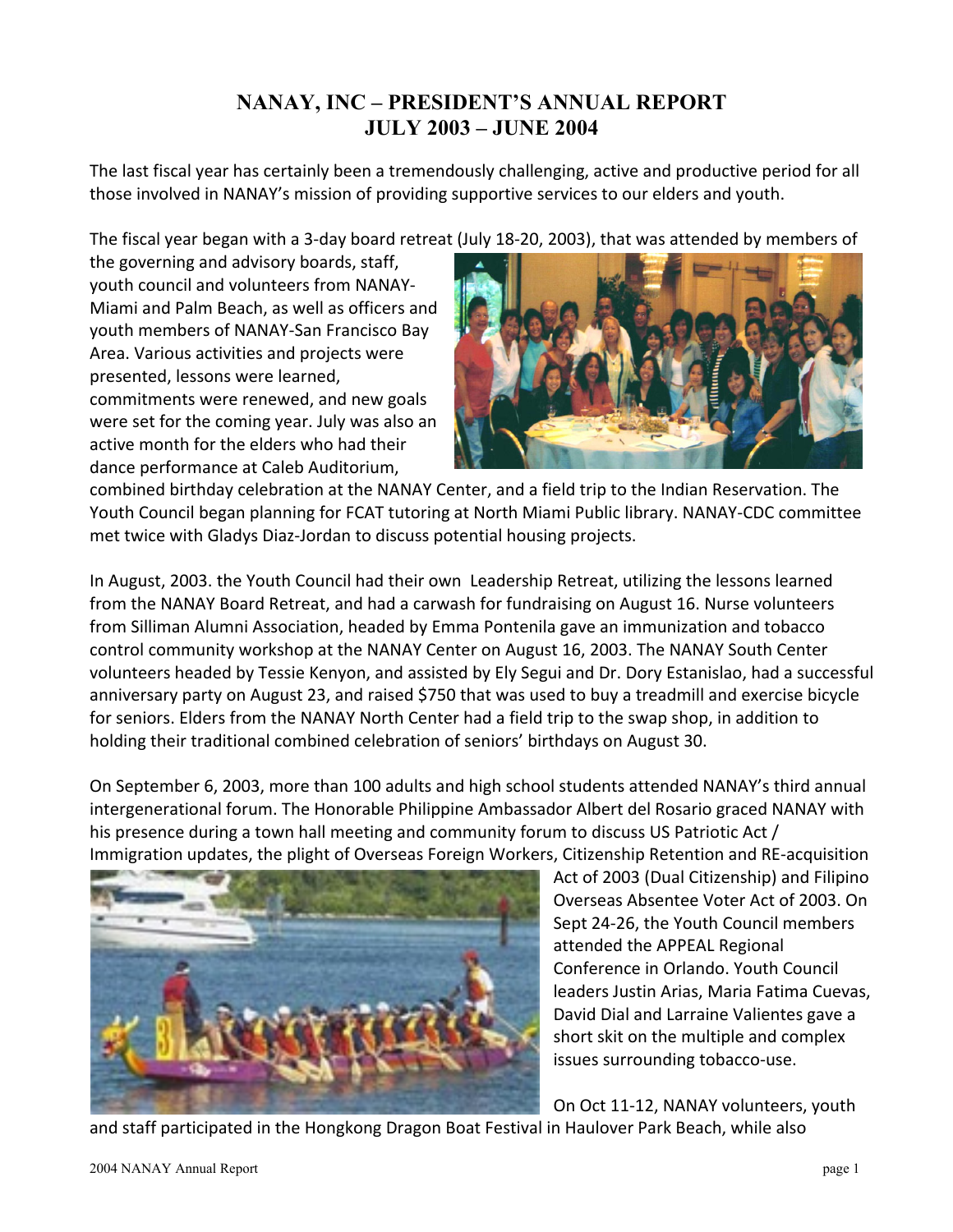disseminating information and providing health screening. The Youth Council had their own "Children's Corner" where more than 200 children had their faces painted, participated in the poster contest, played games and read books. The Youth Council also distributed more than 100 pairs of yellow noisemakers to root for their dragon racers. Immunization brochures and information sheets were translated into 4 different ethnic languages and distributed during the Dragon Boat Festival (Oct 11& 12, 2003), Thanksgiving Winternational Parade (North Miami-Nov 27, 2003), and Asian Culture Festival (March 6 & 7, 2004). On October 17, Youth Council members, Aldrich Malanyaon and Rashaud Tulloch, played violin and keyboard at the Parrot Jungle during the Asian American Advisory Board Annual Dinner. The elders had a field trip to swap shop on Oct 24, and both NANAY youth and elders joined the Filipino American Ministries in the Intergenerational Sportsfest and Picnic at CB Smith Park on October 25. On October 27, NANAY had an immunization panel discussion on North Miami local public TV (Channel 33) and Miami-Dade County Cable Tap aired in October, November and December, 2003. On October 30, the NANAY Miami Board hosted the Halloween Party at the Community Center.

On Nov 3, 2003, officers and directors of NANAY attended the Miami-Dade County Cultural Affairs Council reception honoring Miami-Dade County Mayor Alex Penelas and some of the Miami-Dade County Board of Commissioners. The NANAY-Miami Board had a successful fundraising during NANAY's 9th anniversary on Nov 8. NANAY's Regional Executive Director held an immunization workshop with the North Miami Homeowner's Association Workshop on Nov 14, 2003, and the elders had a field trip to Micossukee Indian Reservation on Nov 15. The Union Planters Bank hosted a Cocktail Reception for the NANAY Health Center at Union Planters Bank Tower in Coral Gables on Nov 20, while University of Miami students and members of the youth council had their "movie day". On Nov 22, NANAY coordinated an information session for the 2004-2005 Gates Millenium Scholars program, and on Nov 27, the youth council actively participated in the North Miami Winternational Parade. NANAY Governing Board member; Winnie Tang, attended the Architectural Design Review Advisory Committee - CDC grant review meeting on Nov 24, on behalf of NANAY-CDC.

In December, the elders had their field trip to Greynold's Park while the Youth Council continued to work closely with North Miami High School Student Government and the National Honor Society in providing FCAT tutoring at the North Miami Public Library. NANAY's Program Director, Dr. Rose del

Rosario, represented NANAY at the Florida Immigrant Coalition meetings on Dec 4-5, and later joined the FIC steering committee.

On January 10, 2004, community leaders from Miami, Orlando, Palm Bay, Tampa, Tallahassee and Jacksonville attended the Filam Coalition meeting at the NANAY Center, and learned about the mechanics of grant writing. Between August and December 2003, more than 500 tobacco surveys were collected from the community, with assistance from the Youth Council, NANAY-Palm Beach and the Chinese communities headed by Winnie

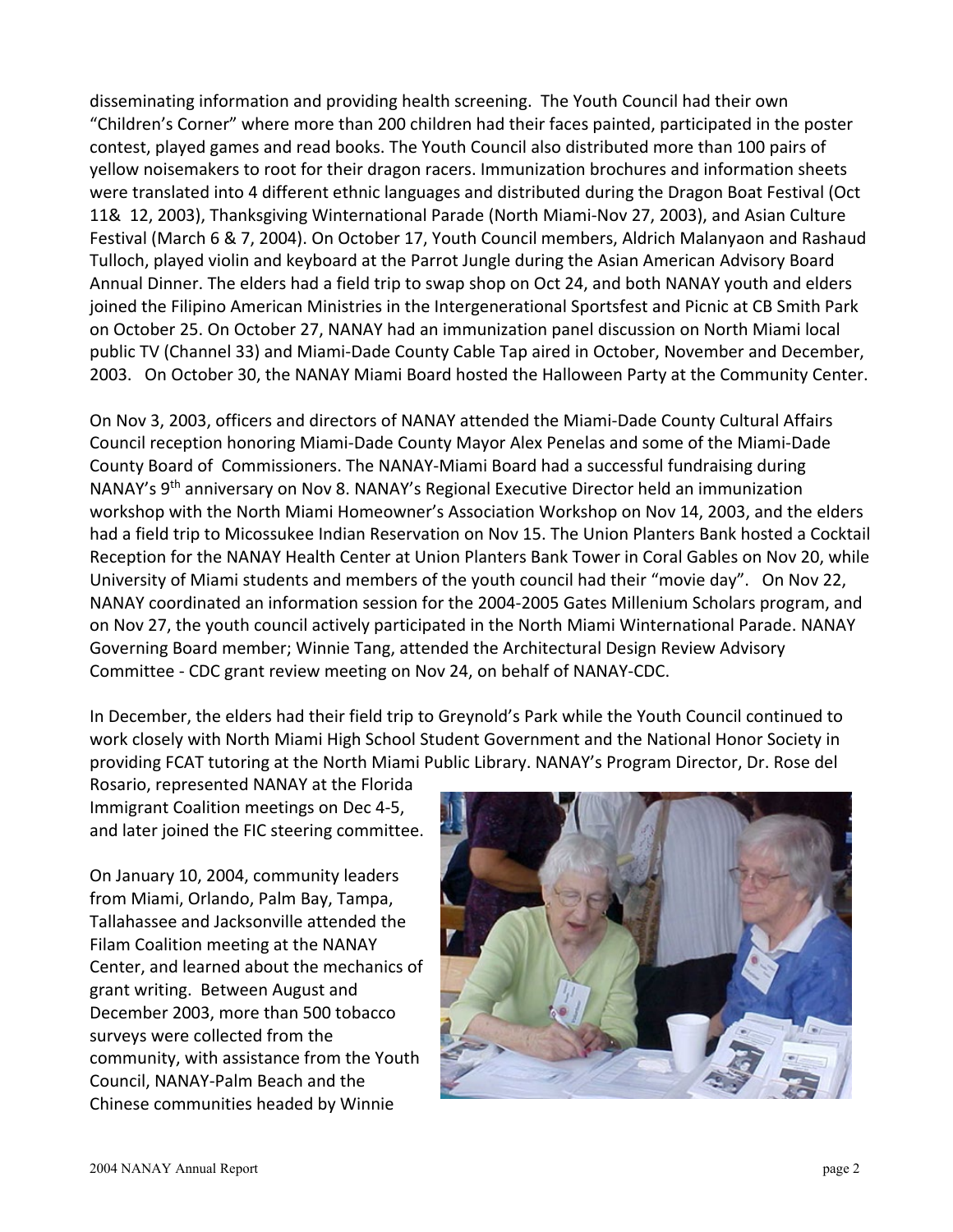Tang and Einez Yap. A final survey analysis was submitted to APPEAL, the agency that funded the project.

In February, 2004, a new 15-seater bus with wheelchair accessibility was delivered to NANAY through funding from the Florida Department of Transportation. "Friends of NANAY" hosted the highly successful 60's and 70's Dinner Dance in Marriott Airport on Feb 14, and netted \$1800 which was donated to the organization. NANAY held intergenerational Valentine's party on February 12, and an intergenerational talent show on February 21. Copies of the NANAY Health Newsletter and information on immunization were distributed during the Chinese New Year Festival at Miami-Dade College Kendall Campus (February 1, 2004), Asian Cultural Festival (Mar 6 & 7, 2004), City of North Miami Health & Wellness Fair (Mar 13, 2004), and North Miami Teen Wellness Fair (Mar 27, 2004).

March 13, 2004 also was an exceptionally memorable day because of the NANAY Community Health Fair co-sponsored by the North Miami Department of Parks and Recreation, coinciding with the Open House of the NANAY Health Center, and re-opening of the NANAY South services at Our Lady of Lourdes Church. Over 100 immunization surveys were collected, 85 people received cholesterol screening, 55 had their blood pressure and blood sugar checked, 55 undertook a memory test, 51 had bone density test for osteoporosis, 10 had ultrasound studies, and 9 individuals were vaccinated against hepatitis. On March 27, the NANAY Youth Council participated in the First Polynesian Culture Festival at Oakland Park, performed Hawaiian dances with the NANAY elders, and were given a booth for their "Children's Corner". NANAY also organized a community forum on immunization offsite, at the Sunkist Grove Community Center on March 27, 2004, in partnership with the City of North Miami and Opa-Locka Homeowners' Association.



In April, 2004, the NANAY Health Center building ownership was officially transferred to Filam Ministries headed by Dr. Marion Faldas, who facilitated the financing of the property. On April 17, the Youth Council raised \$300 from their Annual Intergenerational "Luau" and Parents Appreciation Night at St James Parish Hall, where they provided Polynesian entertainment, basic hula lessons and music for dancing pleasure. On April 24, 2004 NANAY hosted the Asian Immigration Forum sponsored by the Asian American Federation of Florida

(thanks to its President, Dr Piyush Agrawal) and NaFFAA-Florida, under the able leadership of Ernie Ramos who facilitated the workshop and gave enlightening updates on current immigration requirements and other post 9/11 immigrant issues. Olivier Bernicat, a former Foreign Service officer who is Consular/Visa specialist, and Maya Chatterjea, J.D. , a specialist in Business Immigration Law, also provided useful information. The elders had a fall prevention check-up on April 14, and a field trip to John Lloyd Park on April 26.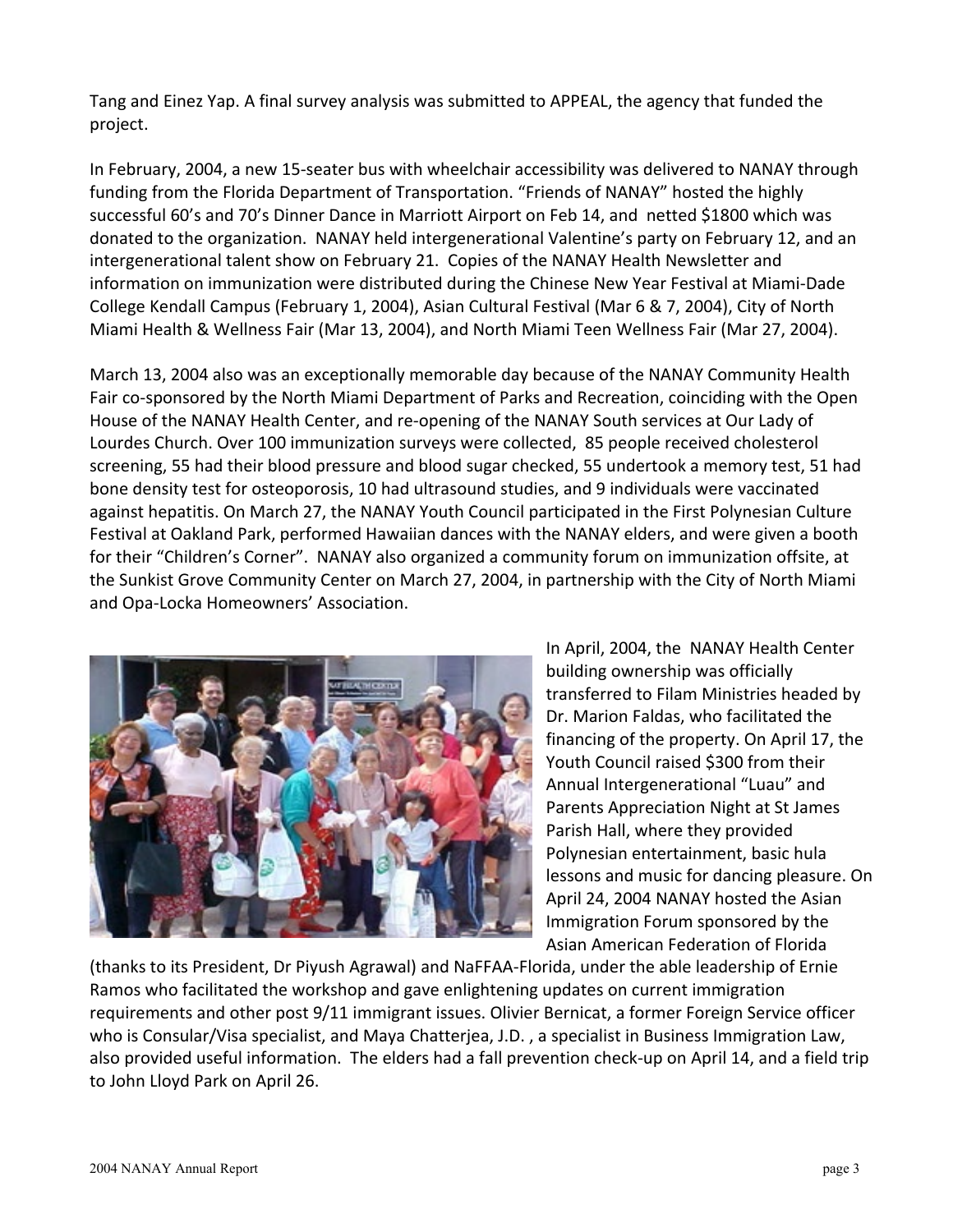On May 8, 2003, NANAY raised \$7,000 through its Annual Mother's Day Celebration at Sheraton Biscayne Bay, attended by more than 300 satisfied guests. The Youth Council participated in the Haitian Flag Day Intergenerational Program on May 18, and elected their new officers on May 20. Bennie Trinidad represented NANAY at the National Council of Asian American Business Associations (NCAABA) Non-Profit Day workshop and seminar in Las Vegas on May 21, and coordinated a NANAY Health Booth during the Families Against Crime Task Force event in North Miami on May 22. The NANAY elders received an Award of Appreciation from the VA Hospital for their cultural performance on May 24.

The newly elected Youth Council officers were formally inducted into office during a touching candle ceremony on June 3, 2004. NANAY also actively participated in the planning and coordination of the successful June 5 Philippine Independence Gala Night and the June 12 Philippine Independence Day Celebration at Griffing Park, North Miami that was held under the auspices of the Philippine American Federation of South Florida. On June 16, the Youth Council members held their annual retreat at the NANAY Center to reaffirm their commitment and plan their future activities for the coming year. On June 24, 2004, local Asian community leaders met at the NANAY Center with Beverly Ortiz (New American Freedom Summer Coordinator) and Washington-based Ben de Guzman from National Asian Pacific American Legal Consortium, to discuss immigrant issues and voter education/registration outreach programs.

Through its various programs, NANAY has utilized a global approach to service  $-$  by conducting the aforementioned community outreach events while also providing the elders with daily Center-based services. These include health screening, counseling, caregiver support, recreation and education, access services (transportation, escort, shopping assistance) and limited in-home services (chore, companionship, telephone reassurance), in addition to periodic primary health care. Last fiscal year, NANAY had registered 305 active clients through its health screening, workshops, group counseling, transport, recreational, intergenerational and other activities. A 25-seater van was purchased last year, and another 15-seater van with wheelchair accessibility was recently obtained through funding from the Florida Department of Transportation. As part of its commitment to unity and solidarity, NANAY Community Center has become the focal point of numerous meetings by a number of Asian American organizations and community service agencies.

#### **NANAY SOUTH**:

NANAY initially opened its South Center in a strip mall as a satellite program last year, but had to close operations temporarily due to budget cuts. With the support of Father Fernando Isern and his parishioners, the new " Golden Agers Project" was later held every Saturday from 1:00 to 6:00 pm at Our Lady of Lourdes Church, located at 11291 S.W, 142 Avenue, Miami, Florida. NANAY's joint project with Our Lady of the Lourdes Church includes social activities, medical check-ups, workshops on life and health issues, exercises, dance lessons, recreation, intergenerational programs and cross-cultural interactions. These services are currently open on Tuesdays and Fridays, from 1:00 – 6:00 pm, to all seniors who come from different ethnic, linguistic, religious and socioeconomic backgrounds.

The new community partnership has finalized the appointment of members of the Advisory Board, ensuring that the leadership represents NANAY, Our Lady of Lourdes Church and School, and the elders (Chairperson -- Dr. Adoracion Estanislao, NANAY; Vice-Chair – Bertha Cabase, Our Lady of Lourdes Church; Lucia Lumacang – Partnership Liaison; and Elder Members -- Ely Segui, Tino Arteza, Rosario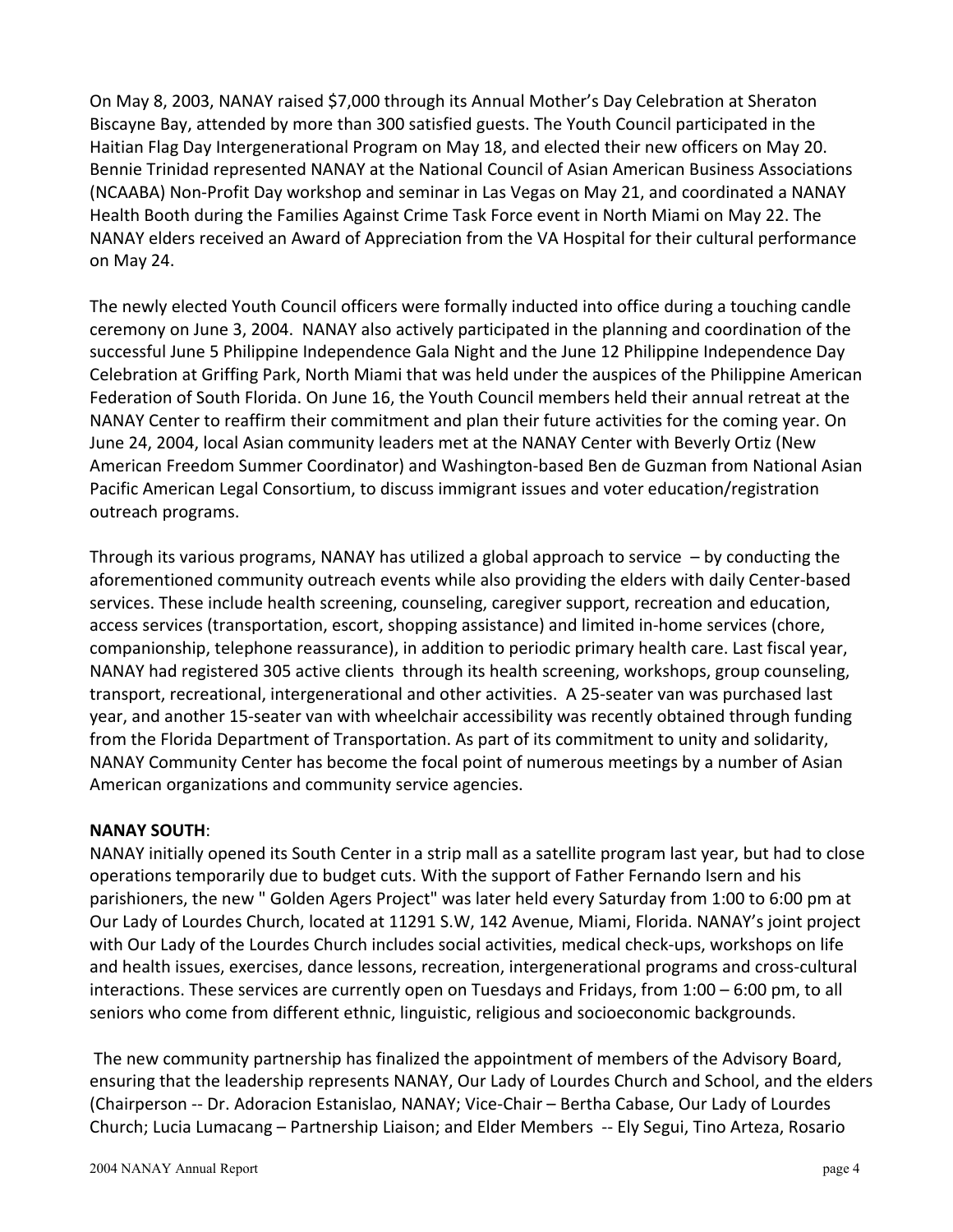Estoque, Conrad Vinuya, Pol Segui, and Josefina Dizon). Dr. Rose Marie del Rosario, Program Director of NANAY, Inc., serves as the Executive Director of the South Center.

#### **NANAY-PALM BEACH**

When NANAY Inc Palm Beach was restructured in July 2003, its officers and board members were requested to vacate their positions, and reassess their commitment to NANAY, Inc. Only 3 individuals formally reaffirmed their commitment to upholding NANAY's mission (Cecile Liangco, Zee Watson and Denise Holmes). I am glad to report that last year, Dr. Cecille Liangco submitted more than 150 Tobacco Surveys among Asians in Palm Beach and continued to provide services. Zee Watson, a senior herself (age 66), formed an intergenerational NANAY Palm Beach Choir, made up of the following individuals: Rose Allado (age 77), Dominga Pascual (age 76), Tess Ramos (age 73), Cherry Ednaco (age 54), Maximo Ednaco (age 55), Benilda Samoray (age 62), Annie Enriquez (age 46), Alice Estaris (age 46), Bennie Altman (age 62), Chris Reyes (age 40), Tamas Amante (age 55), with Cardon Bello (age 34) as guitarist and Kathleen Enriquez (age 15) as pianist.

The NANAY Palm Beach Choir meets to practice 3-4 times a month, and is currently singing at the Tagalog Mass in Mary Queen of the Apostolate, Royal Palm Beach every first Sunday of the month. I would like to thank Annie Enriquez and Alice Esperez for volunteering their homes as the venue for practice. Gwen Cande, a nurse and Director of Risk Management at Palm Beach Garden Nursing Home, also joined NANAY Palm Beach and is now providing health screening once a month at St. John Fisher Church.

### **NANAY-SAN FRANCISCO BAY AREA**



The NANAY-San Francisco Bay Area Chapter continues to do well, under the leadership of its Executive Director, Margie Ortigas. Most of their activities are currently held at the Woolf House, a senior retirement center. On August 9, Grace Abuzman from the Youth Council made a presentation during their Safety and Earthquake Disaster Preparedness workshop using a constructed earthquake kit,

demonstrated how to create a "phone friends network" through an emergency call list. They also passed out pamphlets of emergency phone numbers with resources for Filipinos/Chinese including local clinics, local hospitals, local first aid resources, and embassy phone numbers. A Chinese volunteer, Mr. Kwok Cao, gave painting lessons to the seniors on August 23, 2003. NANAY-SF Bay Area volunteers helped during the Ninoy Aquino, Jr. Mass and Dinner Celebration at St. Andrews on August 21 and participated in the San Francisco Pistahan Parade on August 10, 2003. Dr. Cesar Ortiz from the Philippine Medical Society of Northern California spoke on "Hypertension" on Sept 6, and Dr. Guiang talked about "Allergy and Asthma" on October 4, 2003. Sang Whang, NANAY's Governing Board Chair and inventor of Alkalife, met with the NANAY seniors at the Woolf House on October 24, 2003. NANAY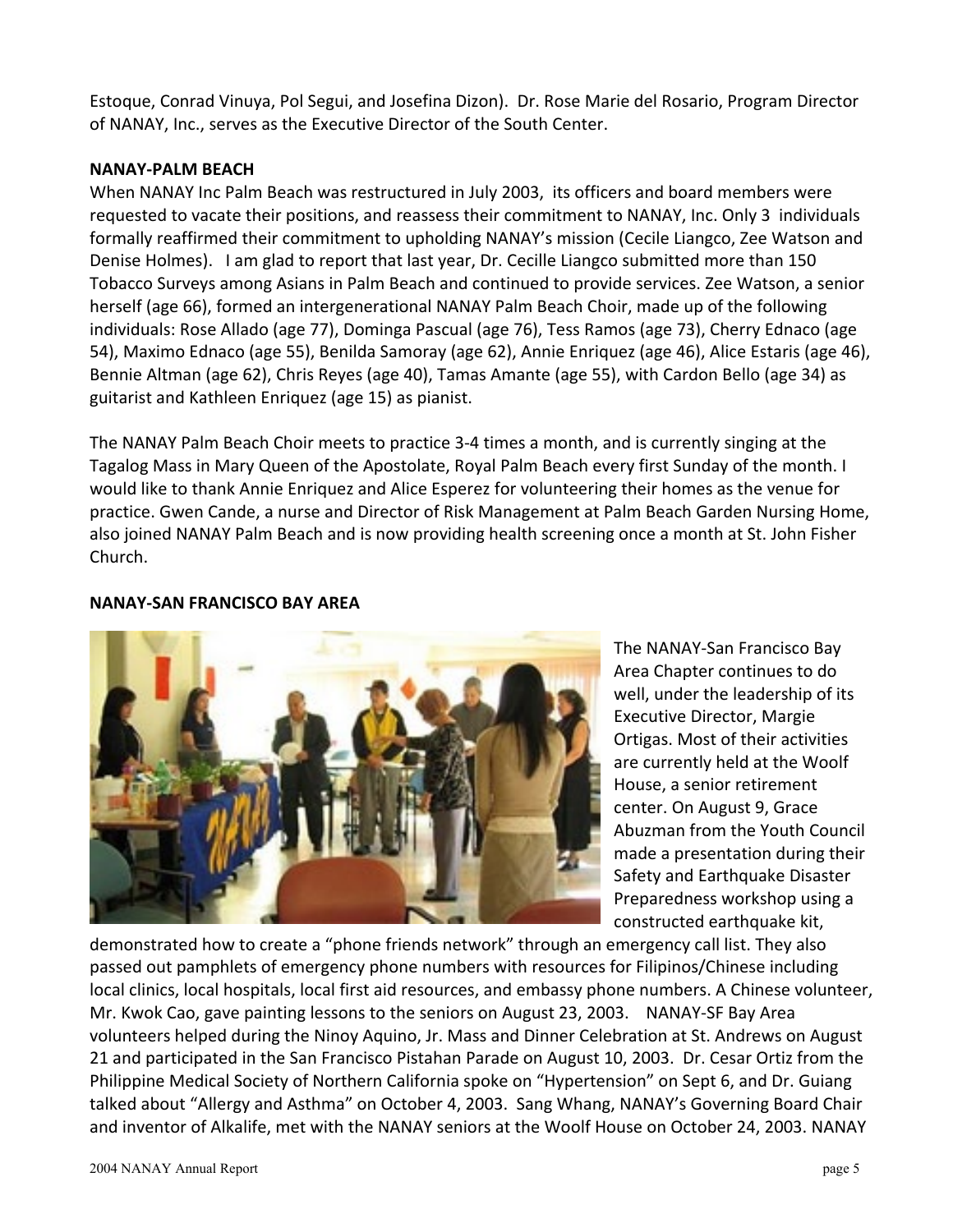volunteers and elders had their caroling practice in November, and a NANAY Holiday Festivity on December 17, 2003, courtesy of Virgie Buban. NANAY-SF Bay Area had a Mothers Day Activity with the seniors on May 8, with Dr. Carmelo Roco as their guest speaker on Osteoporosis. NANAY also held a Rummage/Flea Market sale at the Woolf House on March 13, 2004. Dr. Carmelo Roco spoke on Osteoporosis on May 8, and a highly successful NANAY San Francisco/Bay Area's Annual Celebration was held, with a "Fashion Show Extravaganza" on June 17, 2004.

Grace Abuzman took over the role of Divine Marcelo, as Youth Council Chair, Nanay San Francisco Bay Area Chapter on September 1, 2003., with active participation of Grace Cruz and Anne Cruz. Divine went to UCLA's part-time Masters in Public Health Program for Healthcare professionals, but indicated that she would continue to be in the Youth Advisory Council.

#### **NANAY-MICHIGAN**

Enthusiastic community leaders headed by Becky Tungol, Regional Executive Director NANAY-Michigan, continue to provide services to the elders. NANAY services are supported by FILAMCCO headed by Ed Navarra and the PACCM president, Dr. Efren Platon. NANAY-Inc, Michigan now has its own 501(c)(3) status, and is currently working on getting a permit for formal Bingo fundraising activities from the State of Michigan to support its projects.

# **SETBACKS, CHALLENGES AND OPPORTUNITIES**

The last fiscal year was marked by sadness due to the passing of Cherry Coleto and Mommy Datuin in August 2003, Nida Winnett's father, Pat McQuilkim, and Eugenio Ignacio in December, 2003, and Winnie Tang's mother in February 2004. In September 2003, an accident occurred with the South Dade Van, causing minor injuries to some of the elders and a total loss of the NANAY van.

Temporary setbacks and challenges did not deter NANAY's drive to fulfill its mission. Because of his numerous other commitments, John Stokesberry stepped down as Chair of the NANAY Governing Board in October 2003, and Sang Whang, a long-time supporter and director of NANAY, was unanimously elected as the new Governing Board Chair. Nomy Ramirez and Lulu Mendoza also requested to be excused from the Governing Board because they moved out of town, and were replaced by Ellen Rivera and Karen Balauat. The Philippine Honorary Consular Office was vacated in



May 2003 and is now the official site of NANAY's new Computer Club House for seniors and youth.

NANAY had experienced a major financial setback due to the unexpected reduction in grant allocation for senior services from the Alliance for Aging. In its place, NANAY received a Closing the Gap grant from the State of

Florida Department of Health for its immunization project. A Miami-Dade County CDBG grant was received to conduct YSTEP (Youth Success, Transition and Empowerment Project) for youth. This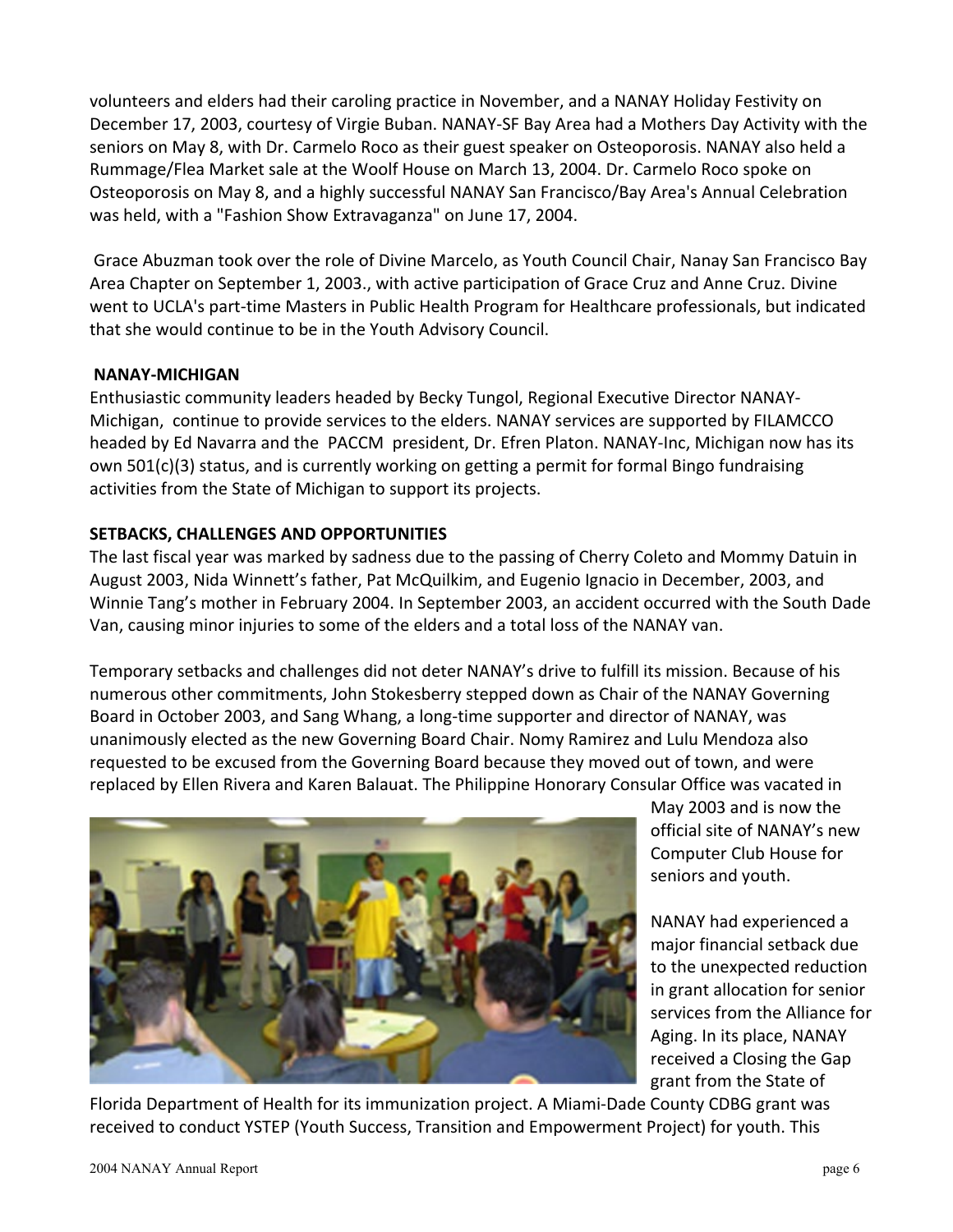included outreach, one-on-one and small group counseling, social and personal development sessions (e.g., building self-esteem and pro-social skills, conflict resolution, bonding, stress and time management). Citizenship and leadership training, academic support, community involvement and promotion of healthy habits (e.g., prevention and intervention of high risk behaviors and use of drugs/tobacco) were also incorporated into the program, and NANAY created a special place for our youth. Referred to as "The Loft", the physical space is safe, smoke/drug-free and user-friendly where young people are able to have meetings, plan activities, study together, have meaningful discussions, make friends and strengthen their bond. Majority of NANAY's former Youth Council members are now undergraduates at the University of Florida, Florida State University, University of Miami, Harvard University, Emory University, Florida International University, Florida A&M, University of Central Florida, Barry University and Miami Dade Community College. Some have receive scholarship grants partly because of their active involvement and volunteer activities with NANAY.

Last year, some of NANAY's reimbursements were delayed for 6 months due to bureaucratic problems, and the shortfall was covered by a substantial loan from John Gaudiosi, one of NANAY's Directors. A generous donation of \$13,000 was received from Mr. & Mrs. John Watkins through the intervention of NANAY director Ric Garcia, and also helped ease NANAY's financial situation. To avoid similar financial hardships in the future and ensure the sustainability of NANAY's programs and services, the Board is now planning to undertake an Endowment-Capital Campaign, and explore funding sources other than grants. A program income from the NANAY Health Center through insurance reimbursements, private pay and NANAY-Health Access Plan will help.



In July 2003, the NANAY, Inc. Governing Board approved a resolution to establish NANAY Health Center, Inc. as an independent affiliate organization specifically to address the needs of the community through a more regular preventive and comprehensive primary preventive health care. A letter of determination from IRS dated January 6. 2004 qualified NANAY Health Center, Inc. as a 501(c)(3) organization. NANAY Health Center, Inc. has established a formal Memorandum of Agreement with

NANAY, Inc. to perform all health-related activities of NANAY, Inc. NANAY Health Center has already secured an occupational license and a Certificate of Exemption from AHCA, to operate its Primary Health Care facility in accordance with current federal and state licensing requirements. NANAY Health Center has already begun providing limited primary health care services on Fridays and Saturdays from 1:00 to 6:00 pm, with the support of health professional volunteers. Funding is being actively pursued, both through grants and community support to enable the NANAY Health Center to extend its services to 6 days a week, from 9:00 am to 600 pm Monday through Saturday.

The goal of NANAY Health Center is to generate enough revenue that can finance its future growth at a challenging and manageable rate. NANAY Health Center intends to reach its break-even point within three years of operation and begin generating enough net revenue after the third year, to ensure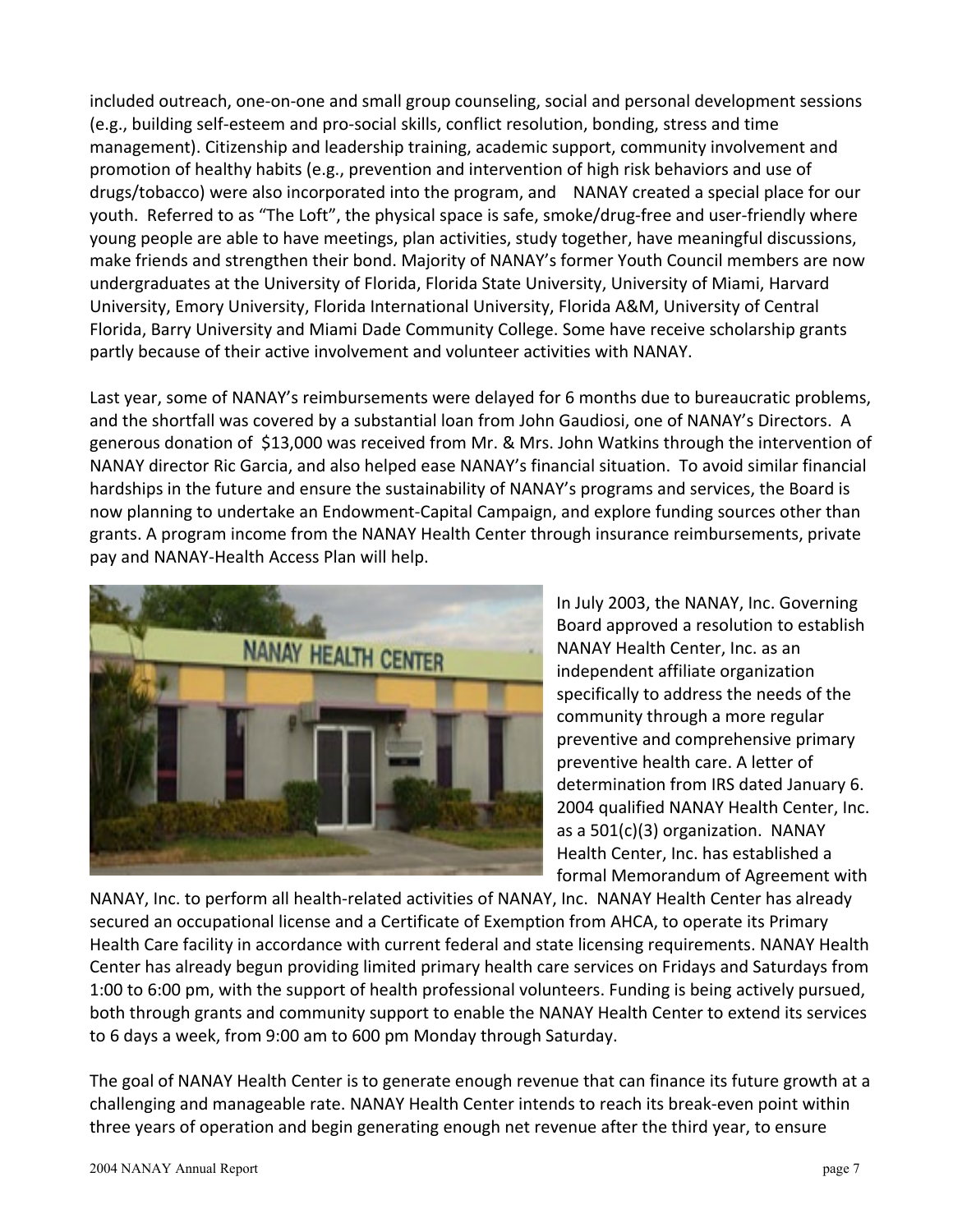viability and to fully support its future operations. To maintain long-term viability and ensure continued health support for the uninsured, supplemental income will be generated through Medicare, Medicaid, SCHIP and other forms of private insurance reimbursements as well as slidingscale self-pay arrangements.

NANAY, Inc., serving as fiscal agent for NANAY Health Center, Inc., is currently funded by grants from the Alliance for Aging (the Area Agency on Aging for Miami-Dade and Monroe Counties), North Miami Community Development Block Grant, Miami-Dade County Office of Community and Economic Development, Miami-Dade County Alliance for Human Services, Miami-Dade County CDBG and State of Florida Department of Health.

The NANAY Health Center will have its own financial information system that will track, analyze and report key aspects of its program, including revenue generation by source, billing and collections, cash flow, expenditures and other information for cost analysis. Financial information from the NANAY Health Center will be integrated into the financial management system of NANAY, Inc. for proper accounting. NANAY, Inc. and NANAY Health Center, Inc. have essentially similar Policy and Procedures Manual that provides for accounting and internal controls in accordance with sound financial management procedures.

Through the years, NANAY, Inc. has built a solid reputation and track record of providing high quality services. Its administrative, fiscal, personnel, management information systems and quality assurance programs are regularly monitored and have consistently received excellent reviews (with no deficiencies) from its grantors. NANAY' mission and vision is to see our elders and youth together as healthy and productive members of our society. With continued community support, I know it will happen.

# **VOLUNTEERS:**

NANAY's success would not have been possible if not for the hard work and precious time donated by our volunteers, and for these we are grateful. My special thanks go to *Dr. Antonio Wong* and *Drs. Jerry and Daisy Ciocon* for continuing to provide free medical consultations to our elders, to *John Gaudiosi* for providing legal assistance, to *Sony Trinidad* for her artistic talents in fixing the facilities and setting up decorations during special events, to *Karen Balauat, Techie Dalmacio*, and *Gigi Moneda* for setting up the NANAY Health Center operations, to *Mariliz Anima, Tessie Garcia, Valerie and Jeffrey Ongpauco,* for volunteering services at the Health Center, to *Bening Forneste* for helping renovate the two facilities (assisted by *Mike Gozon, Bennie Trinidad, Mike Upright* and *Joey Fidel*) and to *Richard Winstansley* for setting up our computer system. My deepest gratitude goes to the members of the Miami Board headed by *Franlie Bautista* and composed of *Lila Lee, Joy Prachayasatierkul, Sally Gozon, Dolores Villamar, Sol Valencia, Tessie Santos, Bing Valde, Nena Forte, Perry Camagong, Nieva Cacayan, Rey Lazaro,* and *Mike Upright* who never seemed to get tired of supporting NANAY's projects through their fundraising activities. They also played a major role in fixing the NANAY Health Center for its open house, together with *Sony Trinidad, Ellen Rivera, Nida Winnett, Gigi Moneda, Karen Balauat, Tessie Garcia, Joe and Lita Eco*. I would like to thank *Tessie Kenyon, Dr. Dory Estanislao, Ely and Pol Segui, Tino Arteza, Conrad Vinuya,* and *Charing Estoque* for keeping the South Center operations afloat before it was transferred to Our Lady of Lourdes Church, now under the able leadership of *Dr. Rose del Rosario*, and now also assisted *by Bertha Cabase, Lucia Lumacang and Josefina Dizon*. I would also like to thank *Nini Balauat, Wei Chen, Vicky*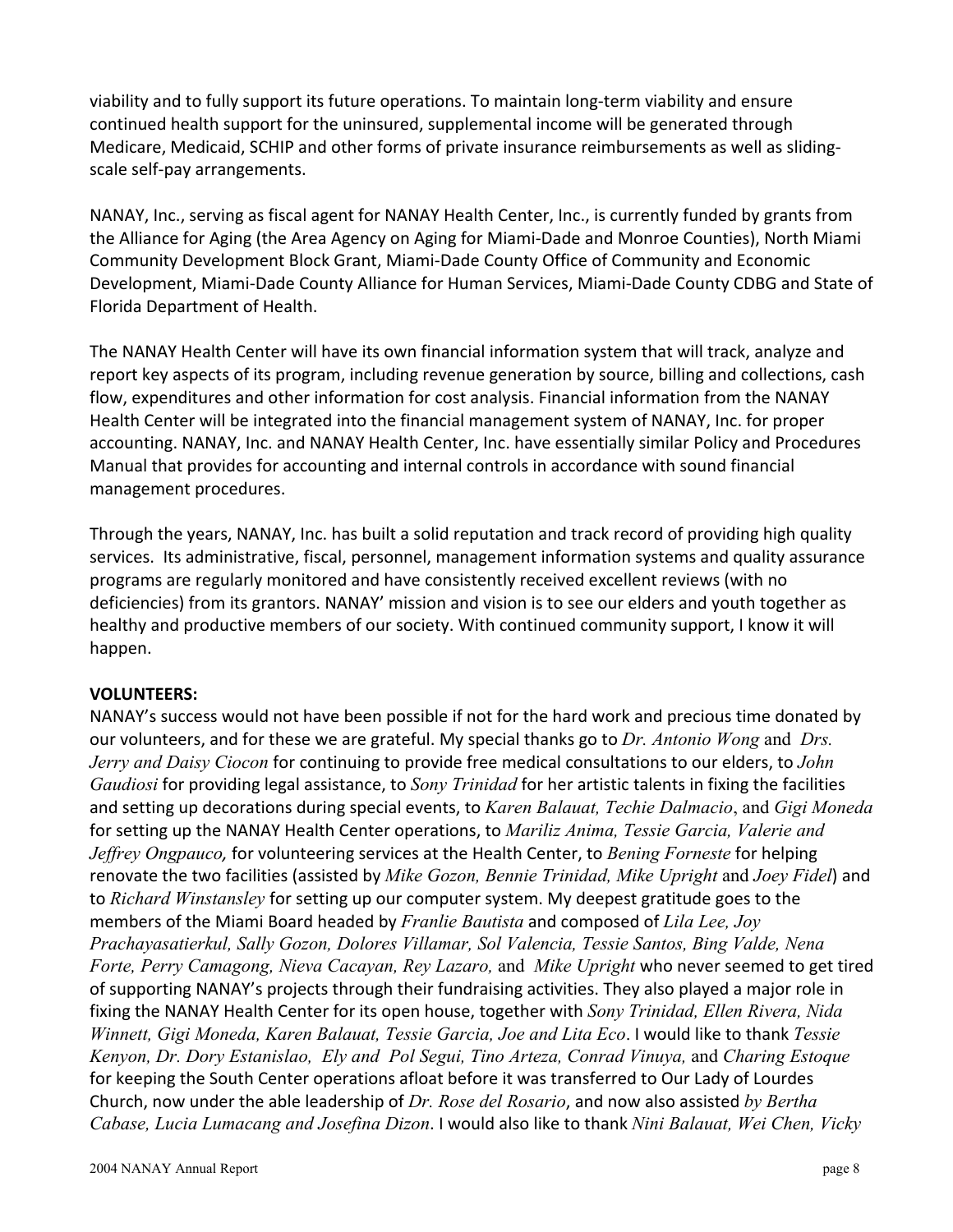*Cambe, Harold Dioquino, Mercy Escuadra, Cynthia Escalona, Jeanette Forman, Noreen Garcia, Joel Ileto, Beatriz Juan, Helen Kranzel, Bernadita Llurba, Felisa Litz, Mike McDearmaid, Flor Moya, Betty Moyer, Lynden Emilia Ortega, Lily Orticio, Jun Pascua, the North Miami Police, Luz Porter, Hiram Quinones, Bernadette Ragasa, Ria Sison, Helen Story, Armando Uy, Benny Valde, Sang Whang, Pan Yiling, Tony Abiera, Ernie Yu, Ronnie Florez, Ray Santos, Annie Nanowsky, Zeny Fidel, Violeta Lavilla* and many others who had volunteered their services to NANAY at one time or another during the last fiscal year.

### **DONORS AND SPONSORS**

NANAY's programs would not have been possible without funding from our grantors—Alliance for Aging for Miami-Dade and Monroe Counties, Florida Department of Elder Affairs, Alliance for Human Services, APPEAL, the City of North Miami, Miami-Dade County CDHG, Miami-Dade Cultural Affairs Council, National Women's Health Organization, State of Florida Department of Health, and State of Florida Department of Transportation. As always, I would like to especially recognize *John Gaudiosi, Ric Garcia* and *John Watkins* for coming to NANAY's aid during the crucial times when we were financially challenged, *Drs. Tony Wong* and *Marion Faldas* for enabling us to secure the NANAY Health Center building, the *Union Planters Bank* for hosting NANAY's Cocktail Reception and *Ellen Rivera* for donating most of the furniture at the Community Center and the Health Center. I would also like to thank *Sang Whang, Einez Yap, Jhun Pascua, Leonides Perez, Helen Kranzel, Dr. Piyush Agrawal, Techie Dalmacio, A. Siddigkran, N. Pradham, Josefina Flores, John Pablo, Maria Rouse, Dr. Diana Galindo, Ana Shunis, Rose del Rosario, H. Smith, Iris Corchado, Keiser College, Cynthia Escalona, Dr. Gilbert Leung, Filipinas Magazine, North Miami Women's Club, Nicolas Limpioso, Nida Winnett, Jose Eco, V. Anthony, Leilani Fontanilla, E. Plentinila, TEK 2000, Franlie Bautista, Violeta San Diego Diaz, Natividad Recabo, Janet Gular, Ludivina Joseph, Josefina Flores, Perpetua Gordon, Franlie Bautista, Venghan Tang, Nancy Castillo, Hannah Gabas*, and a number of others who preferred to be anonymous, for donations that we received during the last fiscal year.

#### **BOARD MEMBERS AND STAFF**

NANAY, Inc.continues to abide with the policies set and overseen by its Governing Board made up of *Sang Whang (Chair), Dr. Piyush Agrawal, Karen Balauat, Dr. Marion Faldas, Ric Garcia, John Gaudiosi, Helen Kranzel, Dennis Murasaki, Nida Recabo, Ellen Rivera, John Stokesberry,, Winnie Tang, Nida Winnett, Dr. Tony Wong,* and *Einez Yap*. Its affiliate organization, NANAY Health Center, Inc., now also has its own Governing Board made up of *Dr. Tony Wong (Chair), Franlie Bautista, Joy Prachayasatierkul, Marites Dalmacio, Dr. Marion Faldas, Karen Balauat, Kevin Burns, Nena Forte, Rose Gentry, Gigi Moneda, Arlene Moyer, Helen Kranzel, Mike McDearmaid, Clarence Merke, Bing Valde, and Nida Winnett.*

But the staff are ones who really worked hard and gave more than their share to ensure that NANAY's services were provided to our elders and youth. NANAY would not have accomplished that much in the last fiscal year without the untiring efforts of *Bennie Trinidad* as Regional Executive Director, *Mike Gozon* as Administrator, *Dr. Rose del Rosario* as Program Director, and *Sony Trinidad* as Social Services Director, aided by *Joey Fidel, Dada Dequito, Helen Story, See Fu*, and *Julius Cesar* (who has now left for greener pasture). I am greatly indebted to these unsung heroes whose team effort, dedication and commitment to NANAY's mission made everything possible.

I look forward to an even brighter future for NANAY, for our seniors, for our youth, and for our community. TOGETHER, WE ACHIEVE THE EXTRAORDINARY.